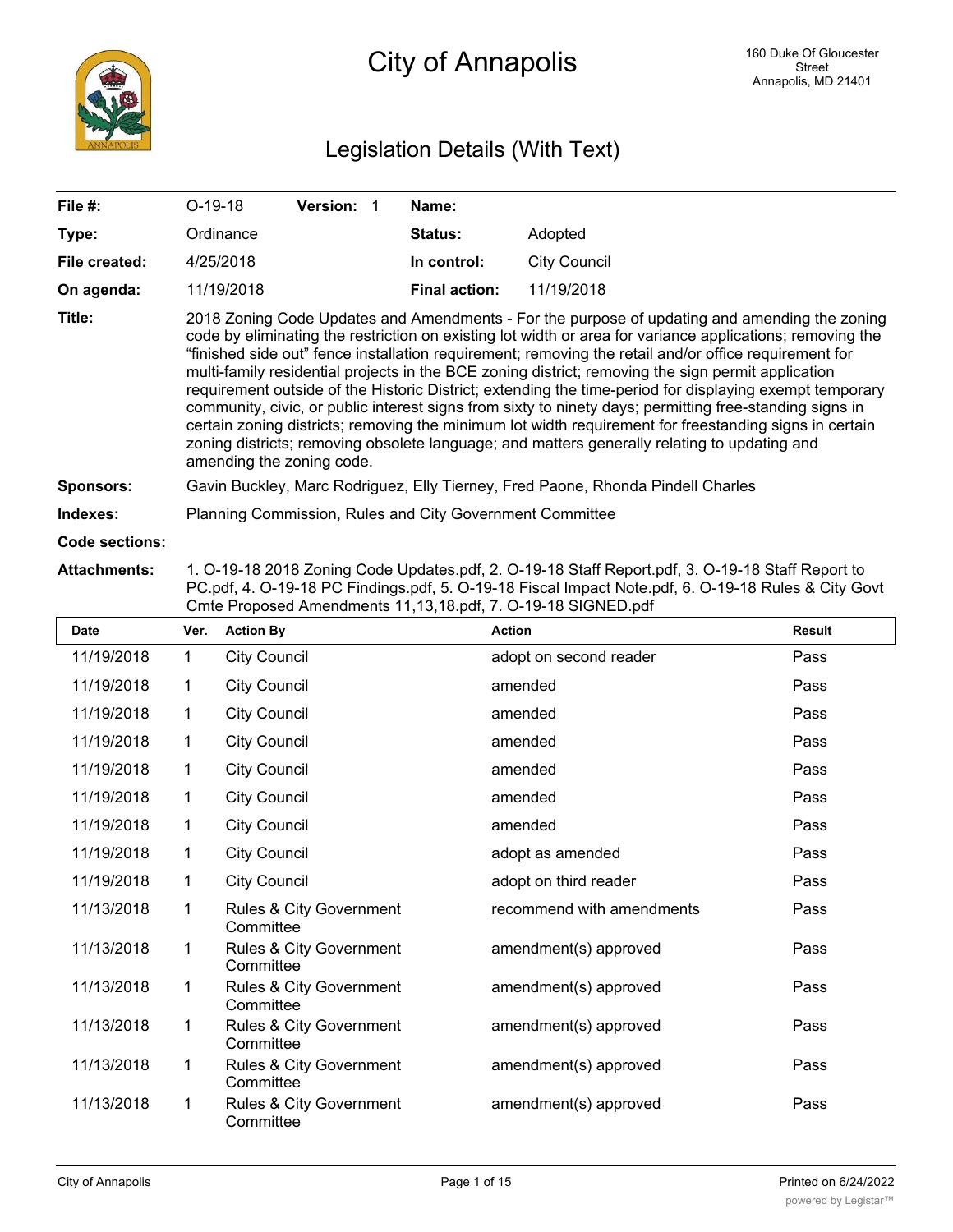| 11/13/2018 | <b>Rules &amp; City Government</b><br>Committee | amendment(s) approved                | Pass |
|------------|-------------------------------------------------|--------------------------------------|------|
| 10/18/2018 | Rules & City Government<br>Committee            | postpone                             | Pass |
| 9/10/2018  | <b>City Council</b>                             | declare the public hearing closed    |      |
| 7/23/2018  | City Council                                    | declare the public hearing left open | Pass |
| 5/21/2018  | City Council                                    | adopt on first reader                | Pass |
| 5/21/2018  | City Council                                    | refer                                |      |
| 5/21/2018  | City Council                                    | refer                                |      |

# **..Title**

**2018 Zoning Code Updates and Amendments -** For the purpose of updating and amending the zoning code by eliminating the restriction on existing lot width or area for variance applications; removing the "finished side out" fence installation requirement; removing the retail and/or office requirement for multi-family residential projects in the BCE zoning district; removing the sign permit application requirement outside of the Historic District; extending the time-period for displaying exempt temporary community, civic, or public interest signs from sixty to ninety days; permitting free-standing signs in certain zoning districts; removing the minimum lot width requirement for freestanding signs in certain zoning districts; removing obsolete language; and matters generally relating to updating and amending the zoning code.

# **CITY COUNCIL OF THE City of Annapolis**

**Ordinance 19-18**

# **Introduced by: Mayor Buckley, Alderman Rodriguez, Alderwoman Tierney, Alderman Paone**

**Referred to** Planning Commission Rules and City Government Committee

**AN ORDINANCE** concerning

# **2018 Zoning Code Updates and Amendments**

- **FOR** the purpose of updating and amending the zoning code by eliminating the restriction on existing lot width or area for variance applications; removing the "finished side out" fence installation requirement; removing the retail and/or office requirement for multi-family residential projects in the BCE zoning district; removing the sign permit application requirement outside of the Historic District; extending the time-period for displaying exempt temporary community, civic, or public interest signs from sixty to ninety days; permitting free-standing signs in certain zoning districts; removing the minimum lot width requirement for freestanding signs in certain zoning districts; removing obsolete language; and matters generally relating to updating and amending the zoning code.
- **BY** repealing and re-enacting with amendments the following portions of the Code of the City of Annapolis, 2018 Edition Section 21.18.030 Section 21.20.030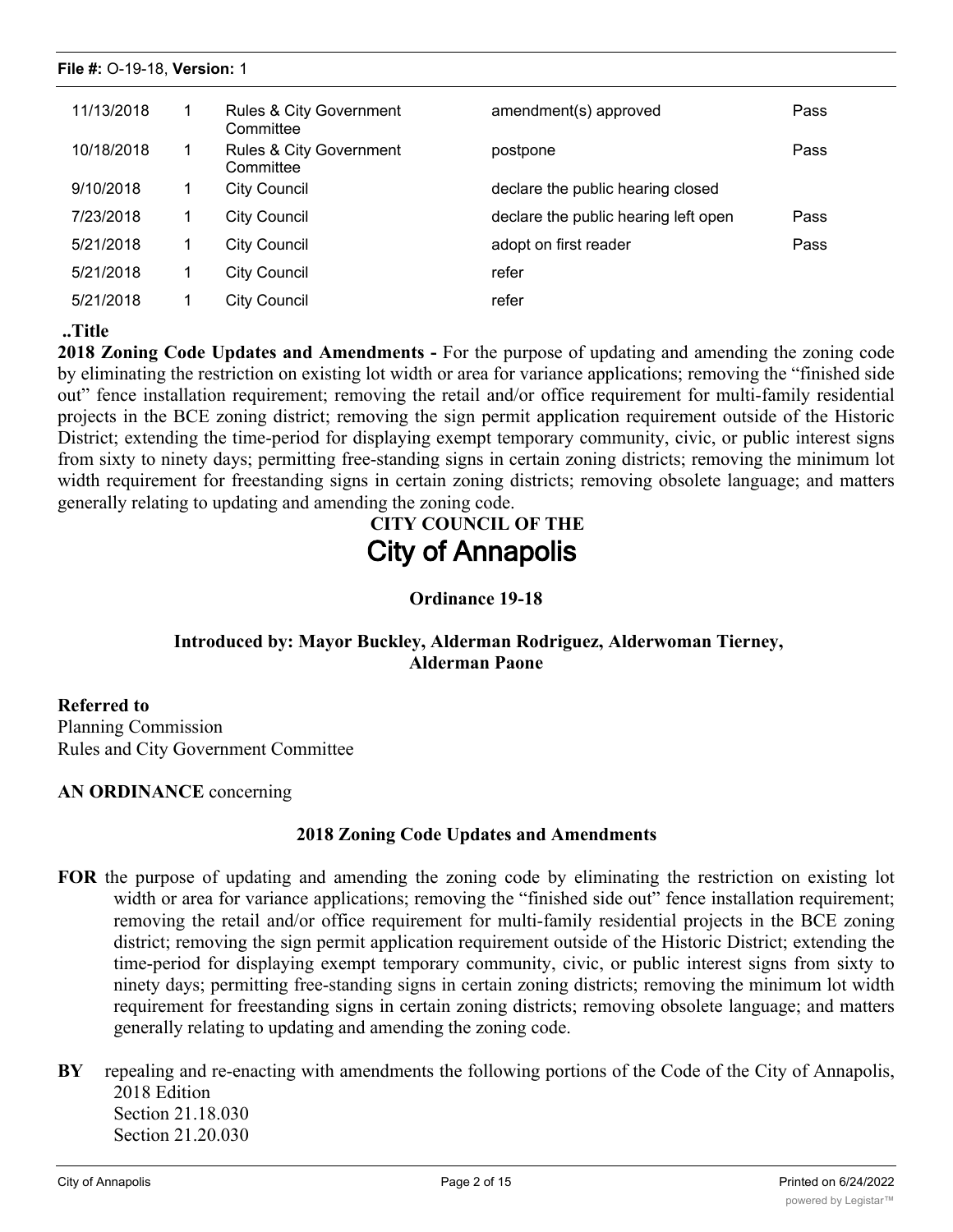Section 21.28.040 Section 21.38.030 Section 21.44.030 Section 21.60.070 Section 21.64.240 Section 21.70.060

**BY** repealing and re-enacting without amendments the following portion of the Code of the City of Annapolis, 2018 Edition Section 21.38.030 Section 21.44.030 Section 21.70.030 Section 21.70.060

**SECTION I: BE IT ESTABLISHED AND ORDAINED BY THE ANNAPOLIS CITY COUNCIL** that the Code of the City of Annapolis shall be amended to read as follows:

# **Chapter 21.18 - Administrative Adjustments Section 21.18.030 - Permitted administrative adjustments.**

- A. Administrative adjustments from the regulations of this Zoning Code may be granted by the Planning and Zoning Director only in accordance with the criteria established in this Chapter, and may be granted only for the following:
	- 1. Setbacks. To permit any yard or setback of up to twenty percent less than a yard or a setback required by the applicable regulations.
	- 2. Parking. To increase by not more than twenty percent the maximum distance that required parking spaces are permitted to be located from the use served.
	- 3. Lot Coverage. To increase by not more than twenty percent the lot coverage restrictions, except that administrative adjustments of lot coverage restrictions shall not be permitted in the Critical Area Overlay District.
	- 4. Signs. To adjust the limitations for signs in the specific instances set forth in Section 21.70.110 <https://library.municode.com/md/annapolis/codes/code\_of\_ordinances?

5. Fences and Walls. To permit certain fences and walls an additional height allowance of up to four feet above the standard maximum height limit specified in Section 21.60.070 <https://library.municode.com/md/annapolis/codes/code\_of\_ordinances?

5.6. Specific Zoning District Provisions. The zoning district provisions applicable to specific zoning districts, as provided in Division III, may authorize other permitted administrative adjustments. In Chapter 21.54, Critical Area Overlay, these adjustments are referred to as administrative variances.

B. The Director of Planning and Zoning may not approve administrative adjustments in the R1, Single-Family Residence District when the minimum lot width and area requirements for the affected property are not met.

### **Chapter 21.20 - Zoning district boundary adjustments 21.20.030 - Review criteria and findings.**

The Board of Appeals may grant a zoning district boundary adjustment based upon the following findings: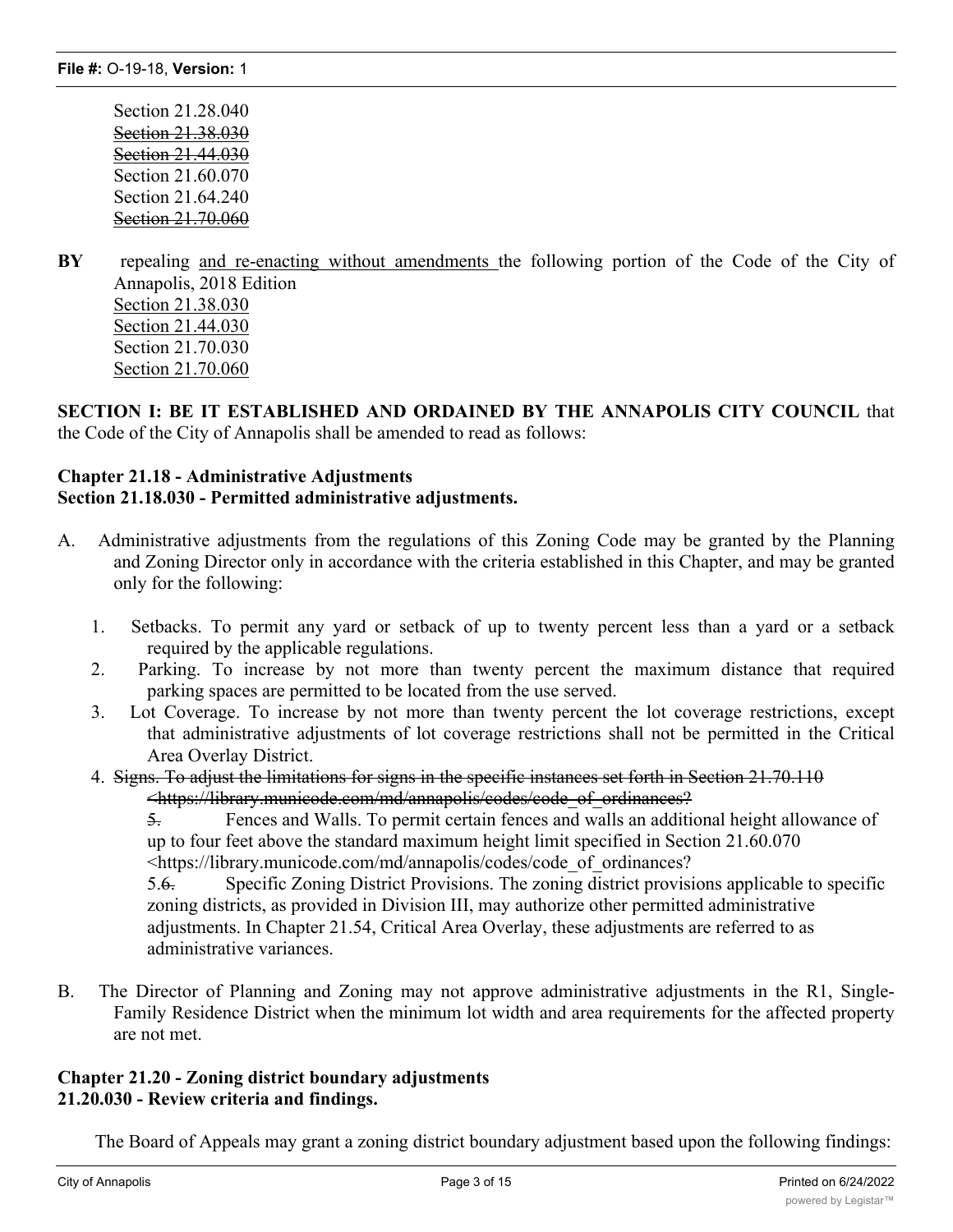- A. Unique Conditions. Owing to conditions peculiar to the property and not because of any action taken by the applicant, a literal enforcement of the zoning law would result in unnecessary hardship or practical difficulty as specified in the zoning law.
- B. Public Welfare and Safety. The granting of the district boundary adjustment will not be detrimental to the public welfare or injurious to other property or improvements in the neighborhood in which the property is located. Suitability. The suitability of the property in question to the uses permitted under the proposed zoning classification.
- C. Surrounding Properties. The proposed adjustment If a specific use is proposed, the applicant shall demonstrate that the proposed use will not impair an adequate supply of light and air to adjacent property, or substantially increase the congestion of the public streets, or increase the danger of fire, or endanger the public safety, or substantially diminish or impair property values with the neighborhood. If a specific use is not proposed, the applicant shall demonstrate the suitability of the property in question to the uses permitted under the proposed zoning classification.
- C.D. Property Size. The granting of a zoning district boundary adjustment shall be limited to parcels of one acre or less in size.
- D.E. Location. The zoning district boundary adjustment is for a property located in Ward 8.

### **Chapter 21.28 - Variances Section 21.28.040 - Permitted variances.**

Variances from the regulations of this Zoning Code may be granted by the Board of Appeals only in accordance with the standards established in this chapter.

- A. To permit any yard or setback less than a yard or a setback required by the applicable regulations.
- B. To permit the use of a lot or lots for a use not otherwise allowed solely because of the insufficient area or width of the lot or lots for a building or structure erected prior to August 10, 1970. However, for buildings or structures erected after August 10, 1970, the respective area and width of the lot or lots shall not be less than eighty percent of the required area and width. Lot area and lot width variances for existing legally established religious institutions may exceed eighty percent of the applicable lot area and width requirements.
- C. To permit an increase of not more than twenty percent in the maximum gross floor area of any use.
- D. To vary the lot coverage restrictions in the R1-A and the R1-B single-family residence districts.
- E. To allow in the case of single-family detached dwellings in any residential zoning district, a building height of three stories, provided that the height does not exceed that of the underlying zoning or height districts.
- F. To increase by not more than twenty percent the maximum distance that required parking spaces are permitted to be located from the use served.
- G. To vary the provisions of the critical area program subject to the requirements and standards of Section 21.54.160.
- H. To vary the limitations for signs in the specific instances set forth in Section 21.70.110.

# **Chapter 21.38 - REGULATIONS APPLICABLE TO ALL DISTRICTS Section 21.38.030 - Bulk regulations.**

- A. Bulk Regulations. Bulk regulation requirements for lots shall be as specified in the bulk regulations tables for each zoning district in this division.
- B. Minimum Lot Size and Width. No use shall be established or maintained after the date of adoption of

this  $Z$  on a lot recorded after the date of adoption of adoption of this  $Z$  or  $\mathcal{L}$  is of less area or  $\mathcal{L}$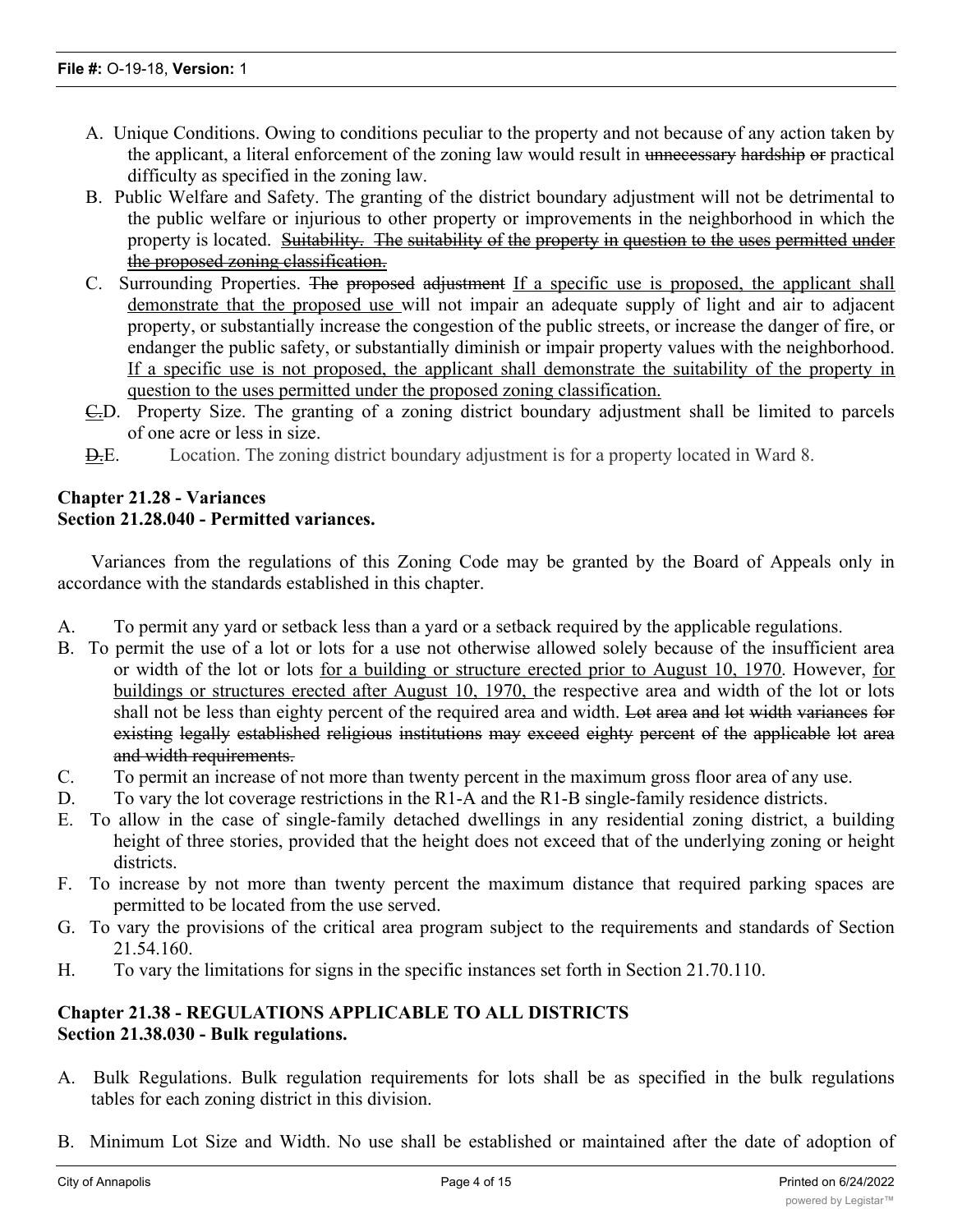this Zoning Code on a lot recorded after the date of adoption of this Zoning Code which is of less area or less width than prescribed in this Zoning Code for the use in the zoning district in which it is to be located.

- C. Building Conversions. No building shall be converted to conflict with, or further conflict with, the lot size requirements of the district in which the building is located.
- D. Historic District. In the historic district, height measurement and limits requirements apply in addition to those listed in the bulk regulations tables.
- E. Planned Development Required For Buildings Over Forty-Five Feet and/or Floor Area Ratio Over Two. Unless otherwise specified in the development standards for an individual zoning district, no new building or existing building which is later altered, shall have a height in excess of forty-five feet or contribute to a floor area ratio on its zoning lot greater than two unless the building is approved as a planned development in accordance with Chapter 21.24. As used in this section, "floor area ratio" shall be calculated by dividing the total floor area of the building or buildings on any zoning lot (including the area of any above-grade off -street parking or loading facilities included in the building or buildings) by the area of the zoning lot and without regard to "net site area" or "gross development area" as those terms are used in connection with planned developments and Chapter 21.24.
- F. Established Front Yard. See illustration.
	- 1. Purpose. The purpose of the established front yard regulation is to preserve community character in specified zoning districts by ensuring that the front yards of new buildings in these districts conform to the yards that have been established by existing buildings.
	- 2. Regulation. The following regulation only applies when indicated on the bulk regulations table for the zoning district:

Notwithstanding the front yard requirements of the underlying zoning district, where a new building is to be built and there is an established front yard, as defined in this Zoning Code, the minimum front yard for the new building shall be the established front yard.

- 3. Computation of Established Front Yard.
	- a. In computing the front yard for a new building only the established front yards of the building or buildings adjoining the proposed new building need be considered, excepting, however, in cases described in Subsection (F)(3)(c) of this section.
	- b. In the case where a building is to be built and the established front yards on both sides of the new building are different, the front yard of the new building shall be the mid-point of a straight line connecting the nearest front corners of the adjoining existing buildings.
	- c. In cases where it can be demonstrated that conformance with the average of the established front yards of all buildings on one side of a block or street would provide greater consistency with the purpose of this section, this average yard may be used to establish the front yard for the new building. In computing the average of the established front yards, except in the case of four or fewer buildings, the largest and smallest yards shall be excluded.

REVISOR'S NOTE: No changes are made to Illustration for Section 21.38.030.F. Established Front Yard

F. G. Accessory Buildings.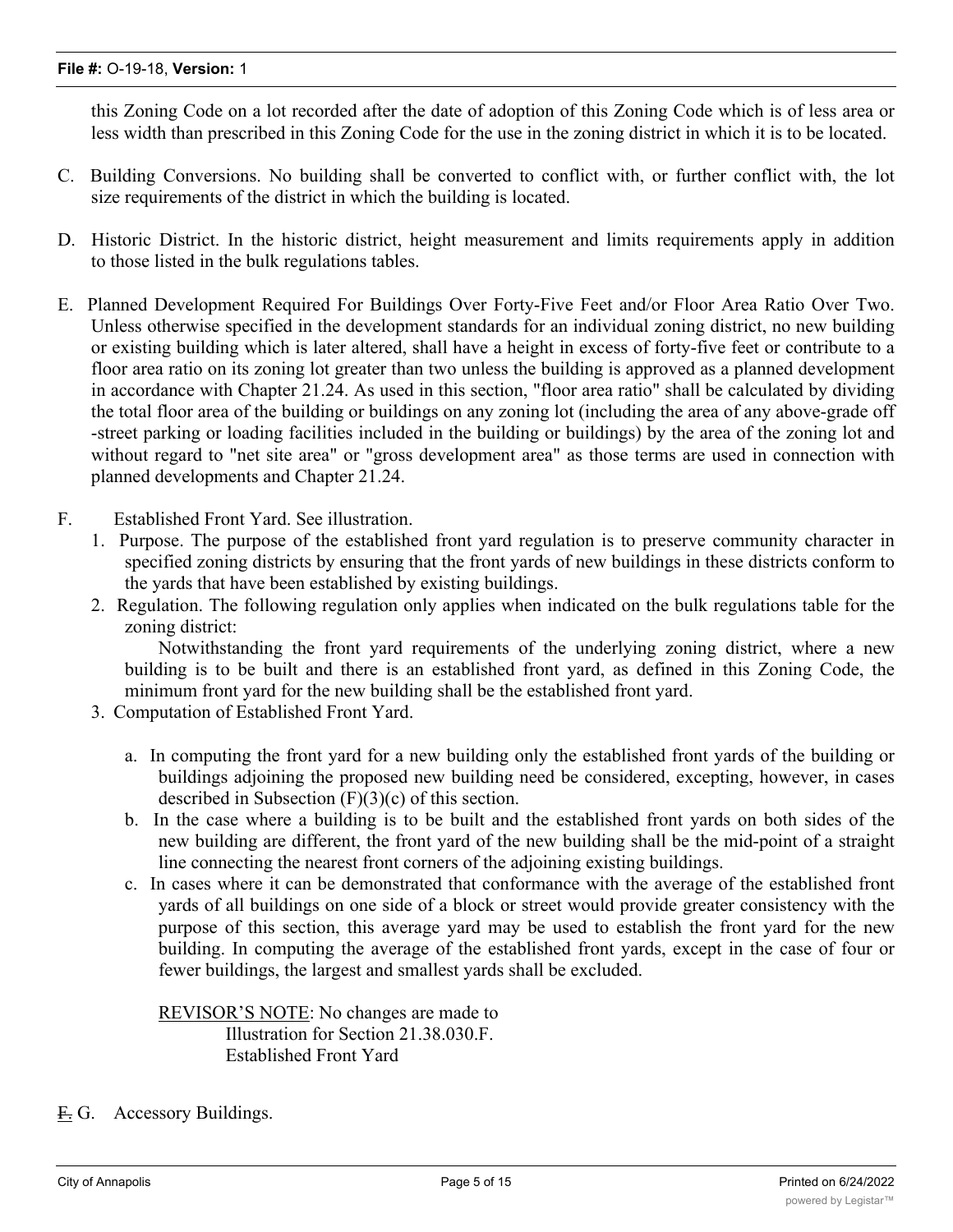### **File #:** O-19-18, **Version:** 1

- 1. Accessory Buildings Attached to Principal Buildings. Accessory buildings when attached to principal buildings shall comply with the yard requirements of the principal buildings.
- 2. Percentage of Required Yard. No detached accessory building or buildings shall occupy more than fifty percent of the area of a required yard.
- 3. Height. No detached accessory building or structure shall exceed the height of the principal building or structure.
- 4. Separation Between Buildings. Detached accessory buildings or structures shall be located no closer than three feet to any other accessory or principal building.
- 5. Reversed Corner Lots.
	- a. On a reversed corner lot in a residential district, and within fifteen feet of any adjacent property to the rear in a residential district, no accessory building or portion of an accessory building located in a required rear yard shall be closer to the side lot line abutting the street than a distance equal to two-thirds of the least depth which would be required under this title for the front yard on the adjacent property to the rear.
	- b. No accessory buildings shall be located within five feet of any part of a rear lot line which coincides with the side lot line or portion of the side lot line of property in a residence district.
	- c. No accessory building shall be erected in or encroach upon the required side yard of a corner lot which is adjacent to the street, or upon the required side yard of a reversed corner lot which is adjacent to the street.
- G. H. Setback along Roscoe Rowe Boulevard. To protect the scenic approach to Annapolis, all buildings, structures and uses established along Roscoe Rowe Boulevard shall observe a setback of not less than seventy-five feet from the right-of-way line of the boulevard.

<https://library.municode.com/> <https://library.municode.com/> <https://library.municode.com/>

<https://library.municode.com/> <https://library.municode.com/> <https://library.municode.com/>

### <https://library.municode.com/> <https://library.municode.com/>

# **Chapter 21.44 - Office and Mixed Use Zoning Districts**

# **Section 21.44.030 - MX Mixed Use district.**

- A. Purpose. The Mixed Use district is designed to encourage a mixture of residential, office and retail uses within the inner West Street corridor compatible with each other and with surrounding areas.
- B. Uses. Uses that may be permitted in the MX district are set forth in the table of uses for Office and Mixed Use Zoning Districts in Chapter 21.48.
- C. Development Standards.
	- 1. Chapter 21.50 contains the bulk regulations table for the MX district.
	- 2. Notwithstanding the regulations set forth in Section 21.38.030(E), approval as a planned development is not required for a building in the MX district solely because it has a height greater than forty-five feet or an FAR in excess of two.
	- 3. Design Standards. Where development is subject to Site Design Plan Review, the following design standards shall apply in addition to the general standards set forth in Chapter 21.62.
		- a. Character. The design of each new building and its site shall be of an urban not a suburban character.
		- b. Building Location. Buildings shall be located close to the street with parking located to the rear of the zoning lot.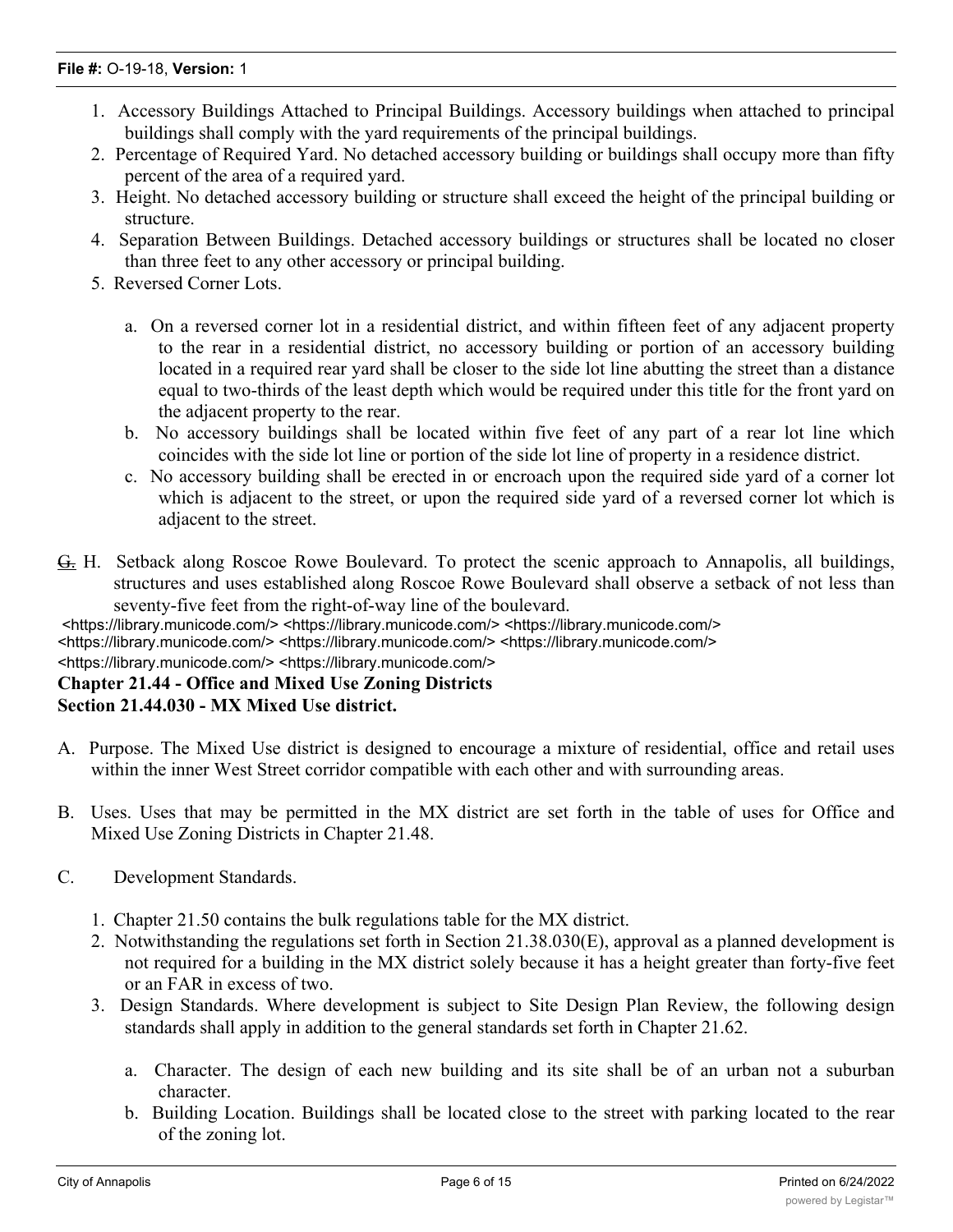- c. Height. The height of a building as measured on the rear portion of a sloping site should not rise substantially above any residential structures adjacent to the building.
- d. Ground Floor of Commercial Buildings. The ground floor of a commercial building façade shall:
	- i. Be differentiated from the upper floors to establish a distinct base for the building;
	- ii. Be at least twelve feet in height; and
	- iii. Be glazed on at least sixty percent of the façade.
- e. Rear Entrances. The design of rear entrances to commercial buildings shall be utilitarian, appropriate to the surroundings and take into account the interests of any nearby residential uses.
- D. Additional Standards.
	- 1. Parking Requirements for Changes of Use. Notwithstanding the requirements of 21.66.030(G), when the existing use of a building or structure is changed to a new use, parking and loading facilities are mandatory regardless of the date when the building or structure was erected.
	- 2. Administrative Adjustment to Off-Street Parking. Pursuant to the administrative adjustment procedures set forth in Chapter 21.18, the Planning and Zoning Director may adjust the off-street parking requirements as follows upon a demonstration that reasonable alternative parking facilities are available:
		- a. For development of new buildings on zoning lots of ten thousand square feet or greater a waiver of up to seventy-five percent of the off-street parking requirement may be granted.
		- b. For rehabilitation or expansion of existing buildings and the development of new buildings on zoning lots less than ten thousand square feet, the off-street parking requirement may be waived completely.
	- 3. Loading and Unloading. Vehicles used for loading and unloading purposes shall park only within a designated off-street loading space at any time; or in a designated on-street loading zone, between the hours of six a.m. and eleven a.m., unless the zone is posted for other hours.
	- 4. Demolitions. The Planning and Zoning Director shall review and decide all applications for demolition of buildings or structures pursuant to Chapter 21.14, Demolition Permits.
- E. Any building or buildings not in existence on November 28, 2005, which building or buildings are subsequently developed, shall provide retail commercial uses on the first floor of any façade abutting West Street, provided however that:
	- 1. If after six months of the issuance of the final use and occupancy permit pursuant to Chapter 21.12 the owner of the building is able to demonstrate an inability to lease to a retail commercial tenant after diligently pursuing such a tenant, the space may be leased to another use permitted in the MX zone.
	- 2. Development on parcels of six thousand five hundred square feet or less may have this requirement waived upon a demonstration that the development is for a single occupant.
	- 3. Retail commercial uses on the first floor are not required for parcels greater than 39,000 square-feet if the development on, or subdivision of, such parcel includes only single-family attached dwellings and common open space. Ground floor retail commercial uses are not required for town house or singlefamily residential dwelling units having entrances abutting West Street nor shall such use be prohibited by any applicable law, rule or regulation.
- F. The Department of Planning and Zoning shall be responsible for approving or denying applications for demolition of buildings or structures with the MX district. A sign provided by the department of planning and zoning, indicating that demolition approval is being sought and stating the expected date of decision, shall be posted and maintained on the property in a location readily visible to the public, and shall be removed by the applicant within seven days following the decision to permit demolition to occur. In order

to approve a demonstration request, the demonstration request, the department of  $\alpha$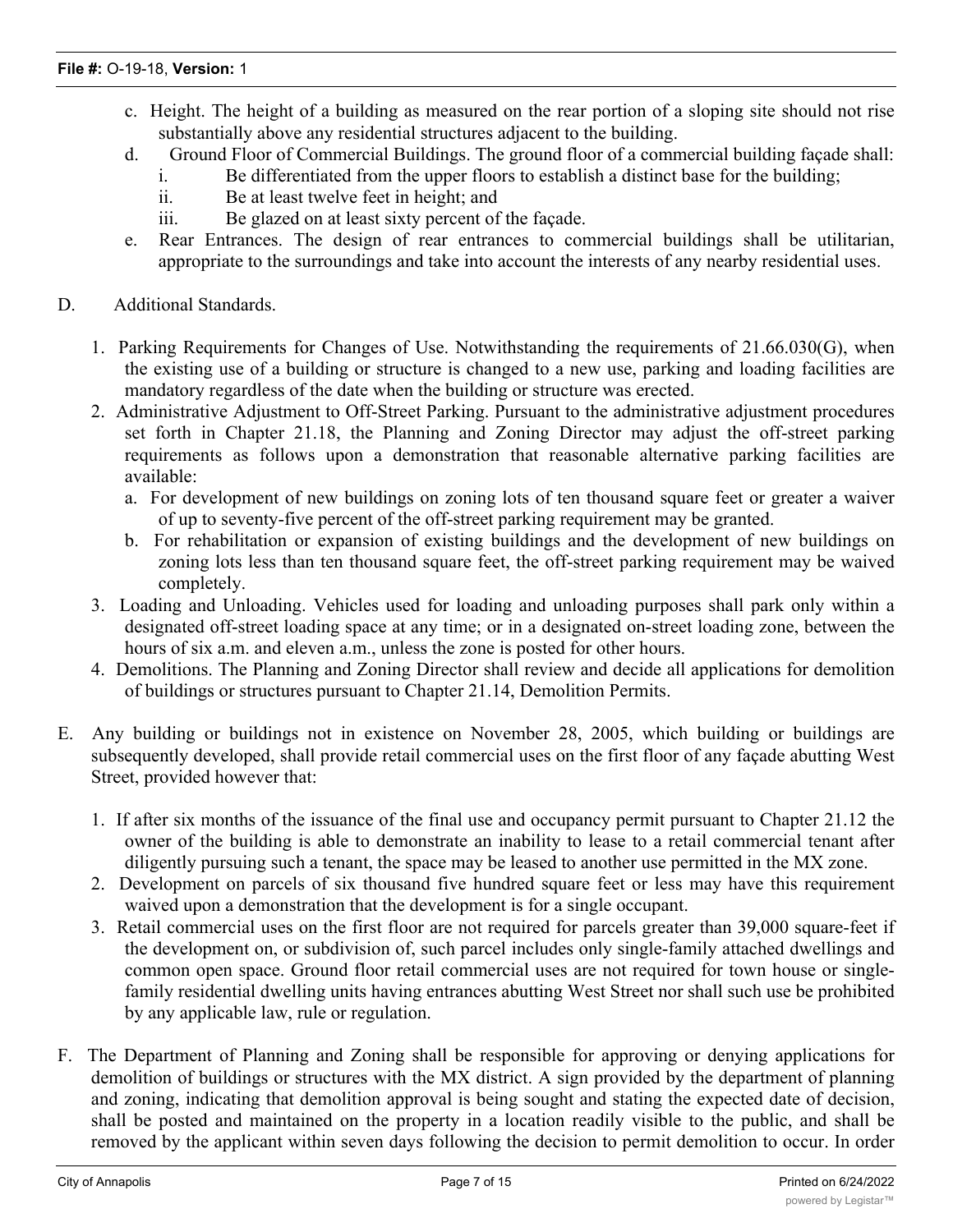to approve a demolition request, the department of planning and zoning must first make all of the following findings based upon evidence of record:

- 1. Loss of the structure would not be adverse to the district or the public interest by virtue of the structure's uniqueness or its contribution to the significance of the district;
- 2. Demolition would not have an adverse effect on the character and surrounding environment of the district;
- 3. Demolition is not for the purposes of assembling properties for the construction of a large-scale structure, if such assemblage is determined to be incompatible with the purposes and intent of the MX district;
- 4. The replacement structure is designed and sited in a fashion that reflects the compatibility objectives of this chapter.
- G. Notwithstanding the provisions of this ordinance, the following shall be governed by the law as it existed in the MX, Mixed-Use zoning district prior to (effective date of ordinance):
	- 1. A building in existence as of November 28, 2005;
	- 2. A project for which an application for special exception approval has been filed on or before November 28, 2005; and
	- 3. A proposed building or buildings for which an application for site design plan approval has been filed on or before November 28, 2005.

### **Chapter 21.60 - Supplemental Use and Development Standards Section 21.60.070 - Fences and walls.**

Fences and walls as defined by this Title may be erected, placed, maintained, altered or replaced pursuant to a permit issued in accordance with Section 17.34.010 of the Annapolis City Code. The following additional standards apply:

- A. If located within the historic district as defined in this Title, all proposed new fences and walls, and all proposed alterations to existing fences and walls, require the review and approval of the Historic Preservation Commission. The Historic Preservation Commission has the authority to grant a waiver or exemption, if necessary, in order to comply with the Historic Preservation Commission Design Guidelines and the Secretary of the Interior's Standards for Rehabilitation.
- B. Fences and walls may be installed up to, but not over the property line. It is the responsibility of the property owner to assure that the proposed fence or wall is not installed on property of others. All property line disputes are between abutting property owners, and they shall not seek or have any remedy against the City.
- C. Within required bufferyards adjacent to public streets, to the extent practical in order to achieve proper screening, fences and walls shall be located towards the interior edge of the landscape buffer, rather than at the edge of the public right-of-way.
- D. Except as permitted by this Title, fences and walls shall not obstruct view cones or sight visibility triangles.
- E. Fences and walls shall not be located to unduly obstruct light and air from neighboring properties or public ways.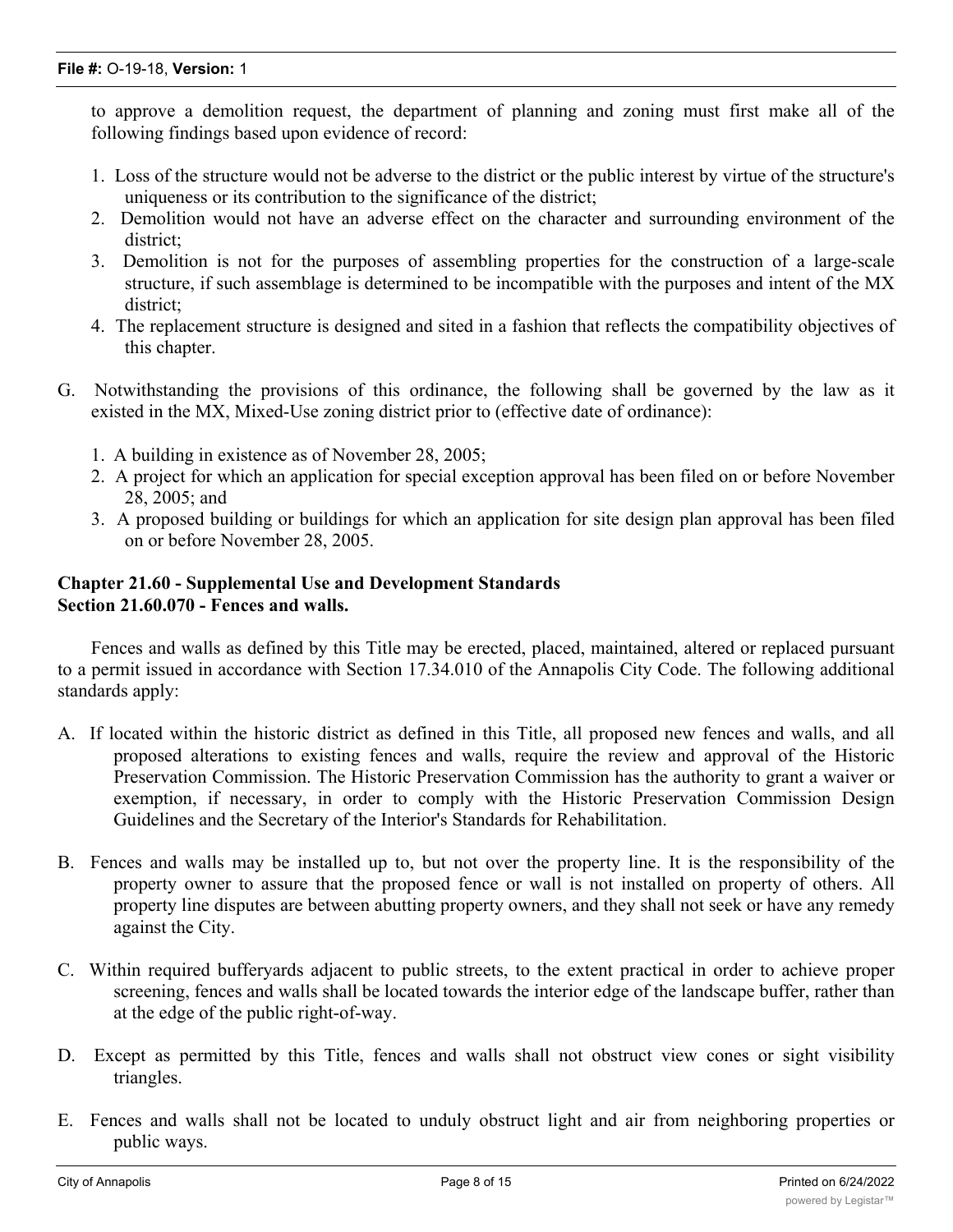- F. The overall design and materials used for fences and walls shall be in keeping with the character and purpose for which the fence or wall is intended, and shall be compatible with other similar structures in the neighborhood.
- G. All fences and walls shall be installed with the finished side facing out, so that posts and lateral supports are not on the side of the fence or wall which faces an adjacent property or public right-of-way, unless such supporting members are exposed on both sides due to the specific design of the fence or wall. Where there are practical difficulties, such as the particular physical surroundings, shape, or topographical conditions of the specific property or other existing conditions where strict compliance with the standard is unreasonable, the Director of Planning and Zoning may waive this requirement.
- H. Except in connection with penal and correctional institutions and public utility and service uses, no fence or wall shall consist, in whole or in part, of barbed wire or similar materials designed or customarily utilized to inflict injury upon persons or animals.

# H I. Standard Maximum Height.

- 1. a. On properties within the R2-NC, R3-NC and R3-NC2 Residential Neighborhood Conservation Districts, the maximum height of a fence or wall shall be six feet, unless the fence or wall is located along a public street, in which case the maximum height of the fence or wall shall not exceed four feet.
	- b. The height limits in Subsection  $(I)(1)$  of this section shall also apply to properties within the WME and WMM Maritime Districts as well as the OCD Overlay District, only when a fence or wall is located along a lot line or public street that is contiguous with an adjacent property in the R2-NC District.
- 2. Fences and walls shall not be considered as being located along a public street if they otherwise meet the same minimum front and corner-side yard setbacks that would be required for the principal structure on the subject property in the zoning district in which the fence or wall is located.
- I. J. Allowance for Additional Height.
	- 1. Up to two additional feet of height is allowed for decorative gates which do not exceed twentyfive feet in width for vehicular gates, or eight feet in width for pedestrian gates.
	- 2. In accordance with the procedures for Administrative Adjustments set forth in Chapter 21.18, the Planning and Zoning Director may permit certain fences and walls an additional height allowance of up to four feet above the standard maximum height limit established by this section.
	- 3. In addition to the review criteria in Section 21.18.040, the Director of Planning and Zoning shall make additional written findings based on the following:
		- a. The subject fence or wall will be compatible with other similar structures in the neighborhood and is required to mitigate impacts from adjacent land uses, the subject property's proximity to public rights-of-way, or safety concerns.
		- b. Within the intent and purpose of this Zoning Code, the proposed additional fence or wall height, if granted, is the minimum adjustment necessary to afford relief.
- $\frac{1}{2}$ . K. Notwithstanding the height limitations in this section, temporary fences and walls, incidental to construction on or development of the premises on which the temporary fences and walls are located,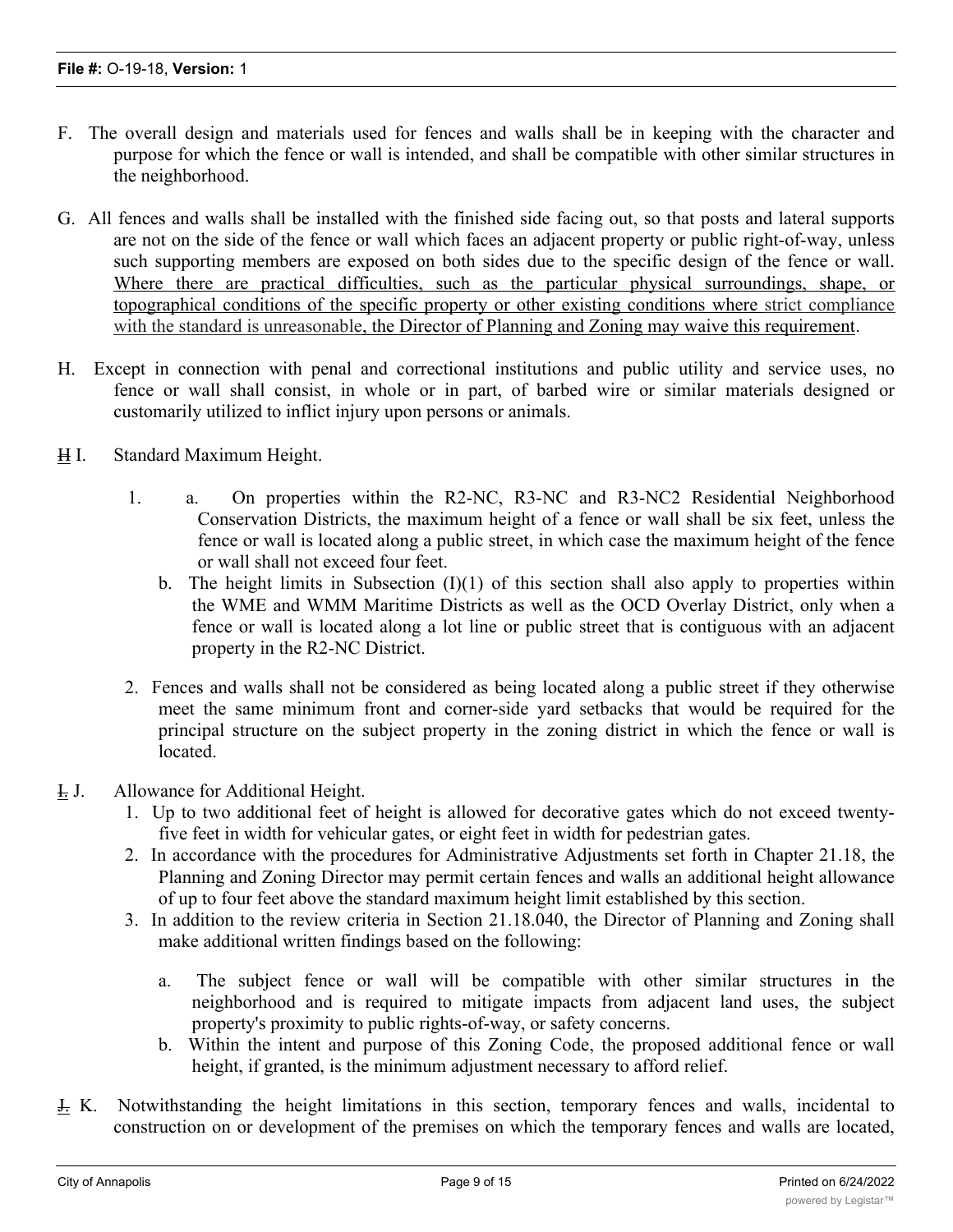shall be permitted during the time construction or development is actively underway.

K. L. Lawfully existing fences and walls that do not conform to the bulk or other development or design standards for the district in which the fence or wall is located may be continued, if properly repaired and maintained as provided in Chapter 21.68, Nonconforming Uses and Structures. Nonconforming fences and walls which are structurally altered, relocated, or replaced shall comply immediately with all provisions of this Title.

### **Chapter 21.64 - Standards for Uses Subject to Standards Section 21.64.240 - Dwellings, multi-family.**

- A. BCE District.
	- 1. Retail and/or Office Use Required. Retail and/or office use shall be required as an integral component of a multi-family residential project and the project design shall allow for such uses on the ground floor if there is direct access and frontage along a principal arterial, minor arterial, or collector road. If there is no access and frontage along such a road, retail and/or office use is not required.
	- 2. Multiple Structures on a Zoning Lot. Consistent with Section 21.60.030, a multi-family residential use may contain more than one principal residential building, including a building containing a mix of residential and other BCE district uses, on a zoning lot.
	- 2. 3. Parking and Loading.
		- a. Structured parking may be permitted as a component of a multi-family development.
		- b. Sufficient street-level parking shall be provided to accommodate commercial uses and office visitors.
		- c. Parking spaces wherever reasonably possible shall be located in the rear or interior courtyard or plaza areas; if structured parking is provided then it shall be screened by buildings or landscaped wherever reasonably possible.
		- d. Notwithstanding the provisions of Chapter 21.66, off-street loading facilities for a multi-family development and other BCE uses developed in conjunction therewith may be provided in the front yard of the lot.
	- 3. 4. Streetscape and Planting.
		- a. The streetscape shall be of an urban character with street trees, street lighting, controlled pedestrian crossings, dedicated bicycle facilities, benches and other streetscape elements.
		- b. Public courts and plazas shall be open to the street or connect to pedestrian walkways. Such areas shall be well planted and shall be paved for pedestrian circulation.
		- c. Pedestrian traffic through and around the use shall be separated from driveways and parking areas through the use of sidewalks, pathways, crossings and other marked pedestrian ways.
		- d. Sidewalks along streets designated as major or minor arterial in the Comprehensive Plan shall be a minimum of fifteen feet wide; sidewalks along all other streets shall be a minimum of twelve feet wide.
		- e. Buffer areas adjacent to public streets shall have street trees a minimum of thirty-five feet oncenter and a maximum of forty-five feet on-center along with planting beds buffering pedestrians from vehicular traffic.
		- f. Pedestrian features such as benches, lighting and pavers shall be designed in a consistent manner.
		- g. Interior courtyards, boulevards and plaza areas shall be adequately landscaped, and include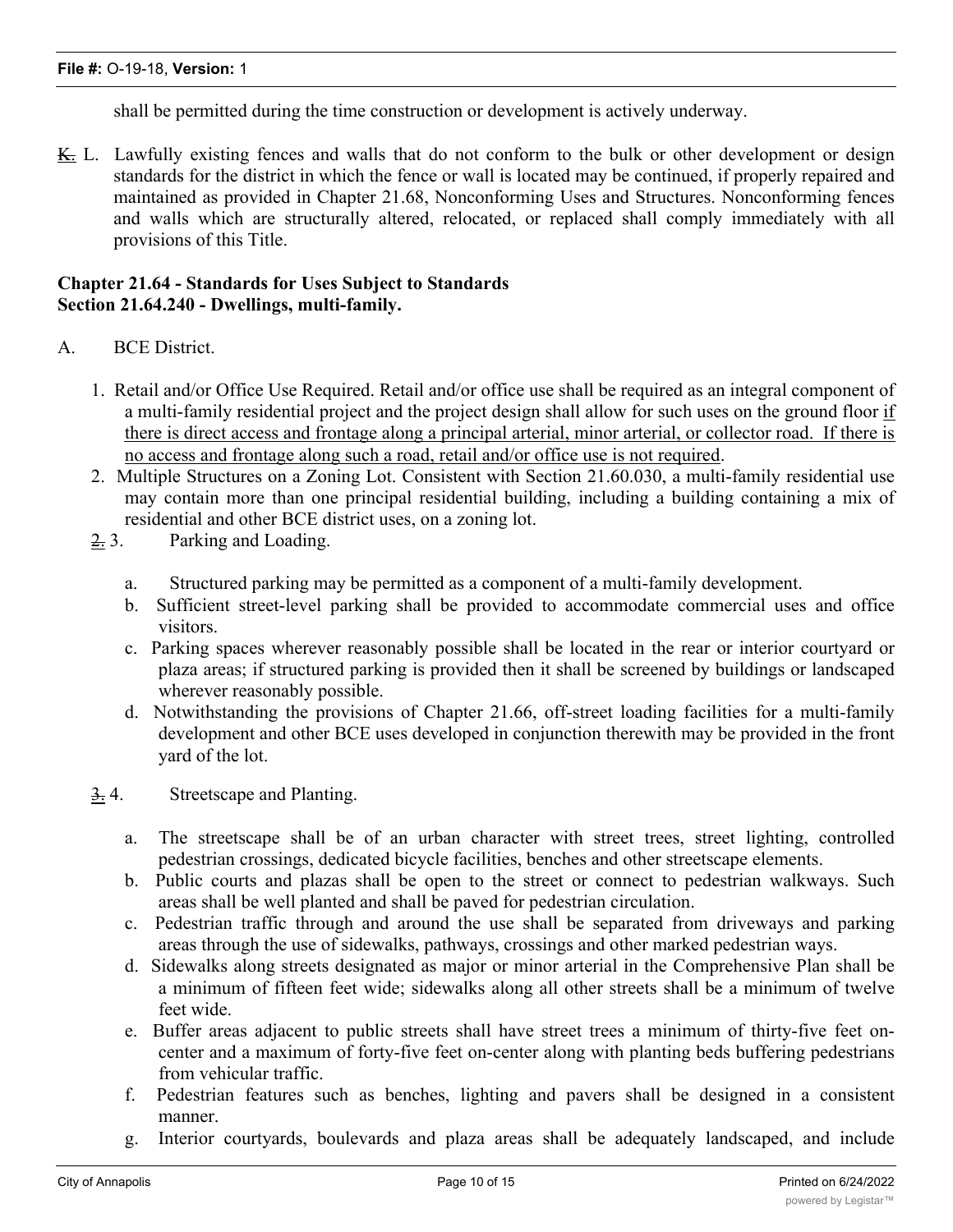adequate sitting areas.

- h. A Planting Soils Improvement Plan shall be reviewed and approved prior to the issuance of grading permits, sufficient to provide for the long term health of all plantings and to meet the principles and recommendations for soils for urban tree plantings outlined in "Architectural Graphic Standards 10th Edition," pages 178 through 182, published by John Wiley & Sons, 1998.
- 4. 5. Lighting. An exterior lighting plan, including a fixture schedule, shall be provided, that shall insure that site lighting is designed at appropriate levels to achieve public safety without creating excessive glare or high intensity. High pressure sodium (yellow-orange) shall be prohibited for exterior use, and for the interior use in parking areas where the lighting is visible from the outside. A reduction in lighting intensity may be required after installation if a determination is made that the lighting is too bright or creates excessive glare.
- 5. 6. Building and Architecture.
	- a. Buildings shall be designed with a diversity of architectural styles that enhance the visual identity and integrity of this important gateway to the City of Annapolis;
	- b. Street facing façades shall provide several pedestrian access points;
	- c. Buildings, rather than parking, shall be generally oriented towards adjacent public streets creating an active, urban-type frontage;
	- d. Mixed-use buildings fronting on an arterial street shall provide opportunities for ground-floor retail or other commercial space with residential, hotel or office uses above;
	- e. Buildings with ground-floor retail shall have all retail entrances facing the public or private streets or interior courtyards or plazas of the site;
	- f. The ground floor shall be differentiated from the upper floors to establish a distinct base for the building;
	- g. The exterior façades of the building shall be articulated in a human scale;
	- h. The mass of large scale building shall, where possible, be divided into smaller elements or parts to minimize any negative impact on adjacent streets;
	- i. Buildings shall be constructed of quality, durable materials appropriate to the vernacular architecture of Annapolis, including brick, stone, wood and/or concrete;
	- j. The visibility of all parking facilities from any street or residential zoning district shall be minimized whenever possible;
	- k. Visible façades of parking facilities shall be designed to be compatible with the architectural character of surrounding structures;
	- l. The applicant shall explore the possibility of utilizing green roof technology, unless proven not commercially feasible, as determined by Planning and Zoning Director.
- 6. 7. Traffic Impact. A traffic impact study is required, pursuant to Section 21.62.090.
- 7. 8. Common Open Space. Permanent usable common open space equal to a minimum of ten percent of the lot area shall be identified and dedicated for passive recreational activities or limited active recreation, subject to the following requirements:
	- a. The area required for parking lot landscaping or buffers shall not be included in the common open space calculation.
	- b. The area of each parcel of common open space shall be of such minimum dimensions as to be functionally usable.
	- c. Common open space areas shall be convenient to the dwelling units they are intended to serve.
	- d. Up to fifty percent of the common open space may include community meeting rooms and indoor recreational facilities, such as club houses and exercise facilities.

e. Any area dedicated for open space purposes shall be described in appropriate subdivision  $\mathcal{L}$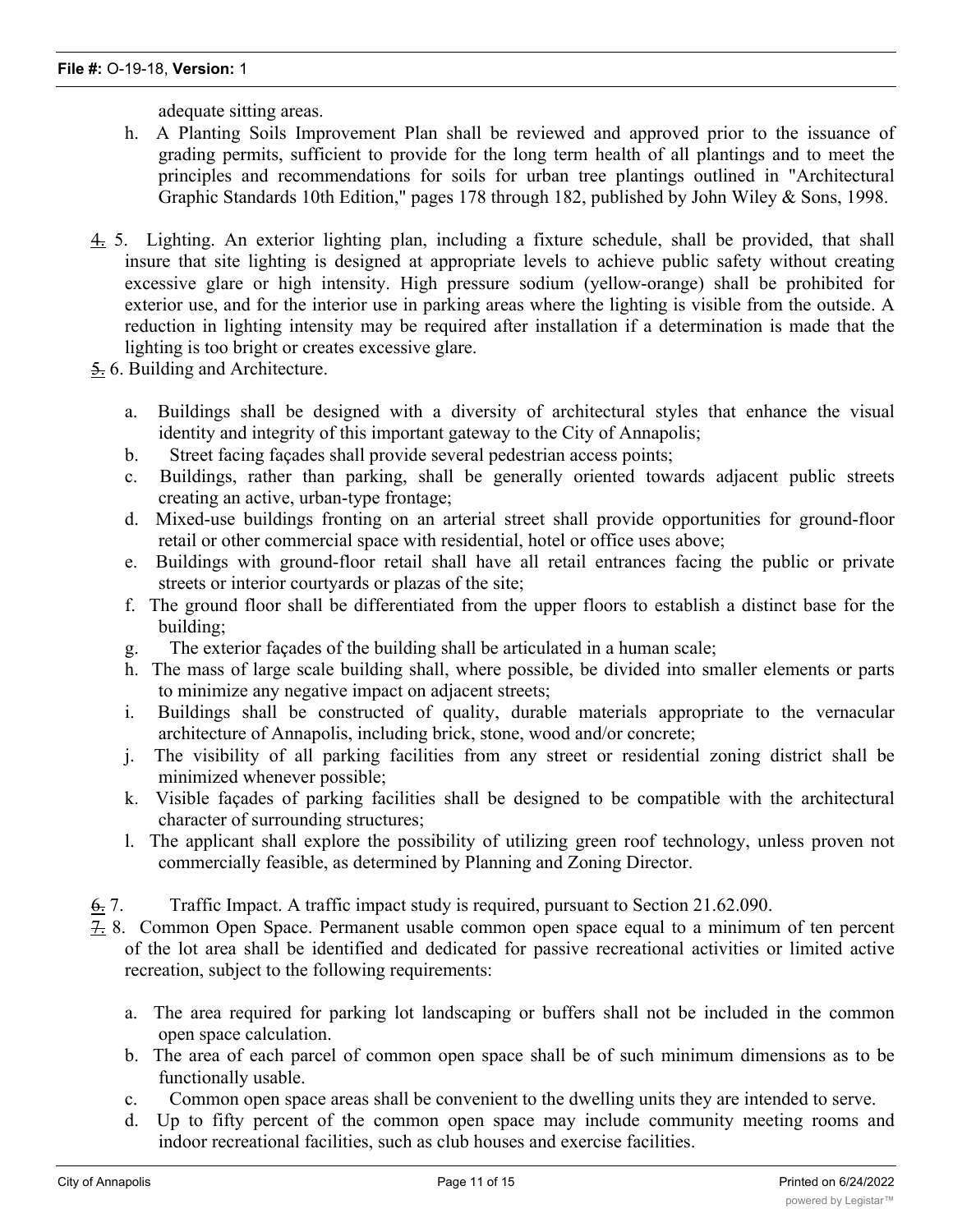- e. Any area dedicated for open space purposes shall be described in appropriate subdivision dedications, covenants and/or deed restrictions approved by the City Attorney which demonstrate that:
	- i. The use of the common open space shall continue for the life of the project for the purpose specified;
	- ii. Appropriate provisions shall be made for the maintenance of the common open space areas; and
	- iii. Common open space areas shall not be used for a commercial enterprise admitting the public for a fee.
- f. The type of ownership of land dedicated for common open space purposes shall be selected by the owner, developer or subdivider, subject to the approval of the Planning and Zoning Director. Type of ownership may include, but is not limited to the following:
	- i. The City, subject to the acceptance of the City Council;
	- ii. Homeowner, condominium or cooperative associations;
	- iii. Shared, undivided interest by all property owners;
	- iv. The project owner.
- g. The owner of the common open space shall be responsible for its continuing upkeep and proper maintenance.
- 8. 9. Subdivision Plat.
	- a. Notwithstanding any other provisions of the City Code to the contrary, a subdivision plat in accordance with the requirements of Title 20 shall be approved by the Planning Commission.
	- b. Notwithstanding the provisions of Section 20.08.030, an administrative exemption to the subdivision plat shall not be allowed.
	- c. In approving the subdivision plat, the Planning Commission shall determine that the design and development of the project is consistent with all applicable goals and policies of the Comprehensive Plan and any legislatively adopted sector studies or other legislatively adopted planning studies for the area in which the project is located.
	- d. Modifications to Standards. In acting upon the subdivision plat, the Planning Commission shall have the authority to modify any of the foregoing standards or other BCE development standards, provided the Planning Commission shall find based on the evidence presented in each case that the proposed modification to the standard complies with all of the following criteria:
		- i. The objectives underlying the standards can be met without strict adherence to them;
		- ii. Because of peculiarities in the parcel of land to be developed or the facilities proposed, it would be unreasonable to require strict adherence to the standards;
		- iii. The modification is in the public interest and is necessary in order to further the purposes of the BCE district; and
		- iv. The modification is consistent with all applicable goals and policies of the Comprehensive Plan or other legislatively adopted planning studies for the area in which the project is located.
- 9. 10. Modifications to Approved Site Development Plan. All substantive changes or modifications to the approved site development plan shall require review and approval by the Planning Commission in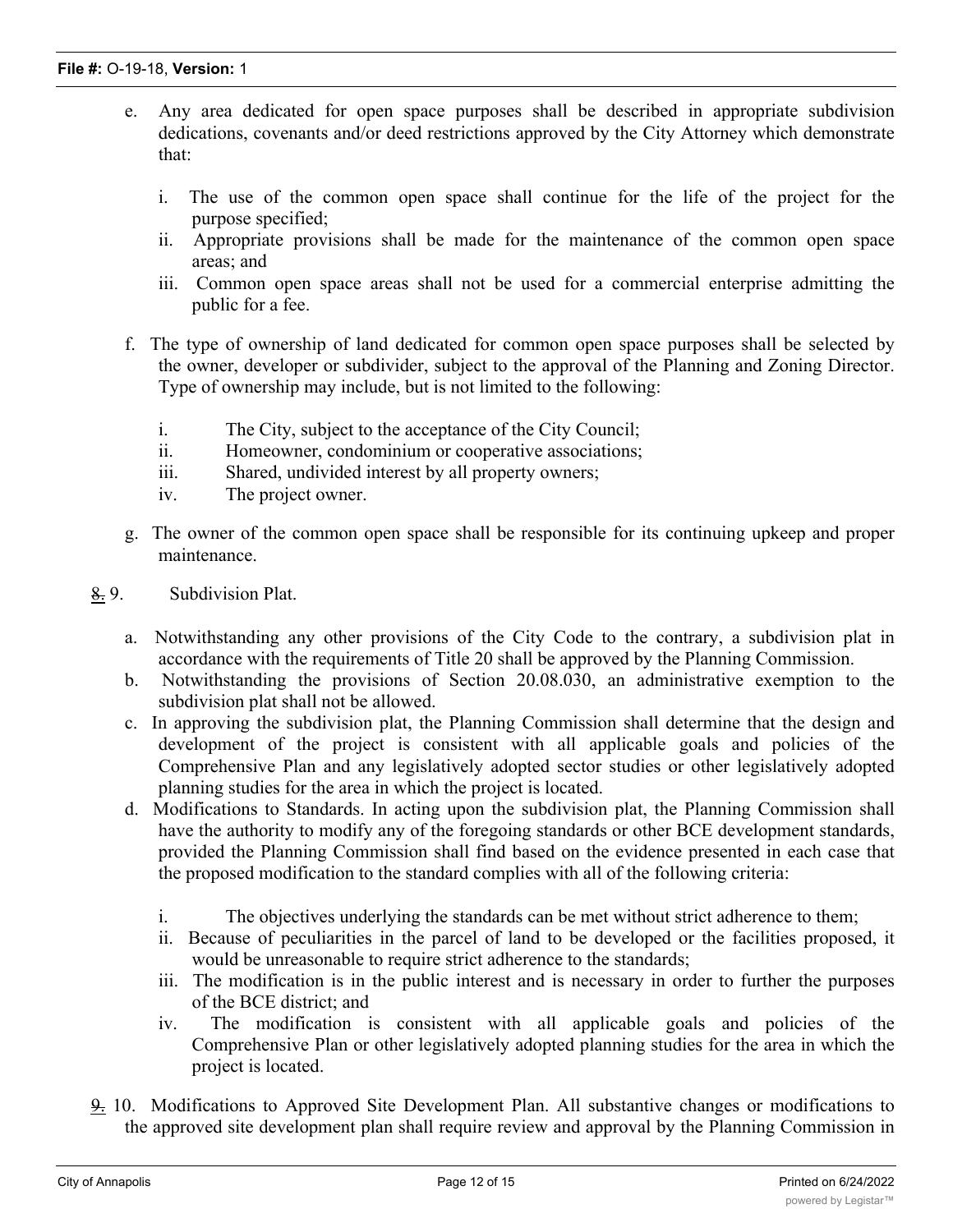accordance with the criteria for modifications to standards in previous Subsection  $(A)(9)(d)$  of this section for subdivision plat approval.

- B. C1 District.
	- 1. In addition to proposed new uses, the following uses require special exception approval:
		- a. Any change or expansion of the bulk or any structural modifications, including extensions, enlargements or alterations which increase or decrease the floor area of a particular use, except as provided in Subsection (B)(2) below, or
		- b. The expansion or extension of a special exception for part of a building or structure, the remainder of which is utilized for a use permitted in the district.
	- 2. The gross floor area of a dwelling unit on an individual lot of record may be expanded with administrative approval by up to twenty percent of the total floor area, provided the proposed addition complies with all other requirements of the district and provided that no previous expansion has been granted pursuant to this section.
- C. MX District.
	- 1. On lots of forty thousand square feet or greater, permanent usable common open space equal to ten percent of the lot area shall be identified and dedicated for passive recreational activities or limited active recreation. In the case of attached units, each unit shall have an individual rear yard which may be included in calculating the required common open space. The area required for parking lot planting or buffers shall not be included in the open space calculation.
	- 2. Pedestrian traffic through and around the use shall be separated from driveways and parking areas through the use of sidewalks.
	- 3. If surface parking is located on the zoning lot, it shall be located at the rear of the zoning lot and new structures shall be located at the front of the zoning lot.
	- 4. If surface parking located on the zoning lot is adjacent to single-family residential use, dense plantings shall be installed and maintained on the zoning lot to provide an effective screen.

## **Chapter 21.70 - Sign Regulations Section 21.70.030 Reserved- Sign permit.**

- A. The Department of Planning and Zoning will review the sign permit application for consistency with the Zoning Code.
- B. Posting of Property. Except as provided below, notice must be posted on the property that is the subject of an application for a new sign in accordance with the requirements in Section 21.10.020(A).
- C. Notice of applications for sign permits shall be in accordance with the following requirements:
	- 1. All sign applications located in the Historic District, the Office and Commercial Design District or the Eastport Gateway Conservation Overlay Districts shall be posted for public notice.
	- 2. In all other districts, where the sign area applied for is less than twenty-five percent of the maximum sign area allowed for the type of sign under this chapter, posting of the sign application for public notice is not required.
	- 3. Posting of a sign for public notice shall not be required where a sign program has been approved in conjunction with the approval of a Site Design Plan under Section 21.70.080.

### **Section 21.70.060 - Exempt signs.**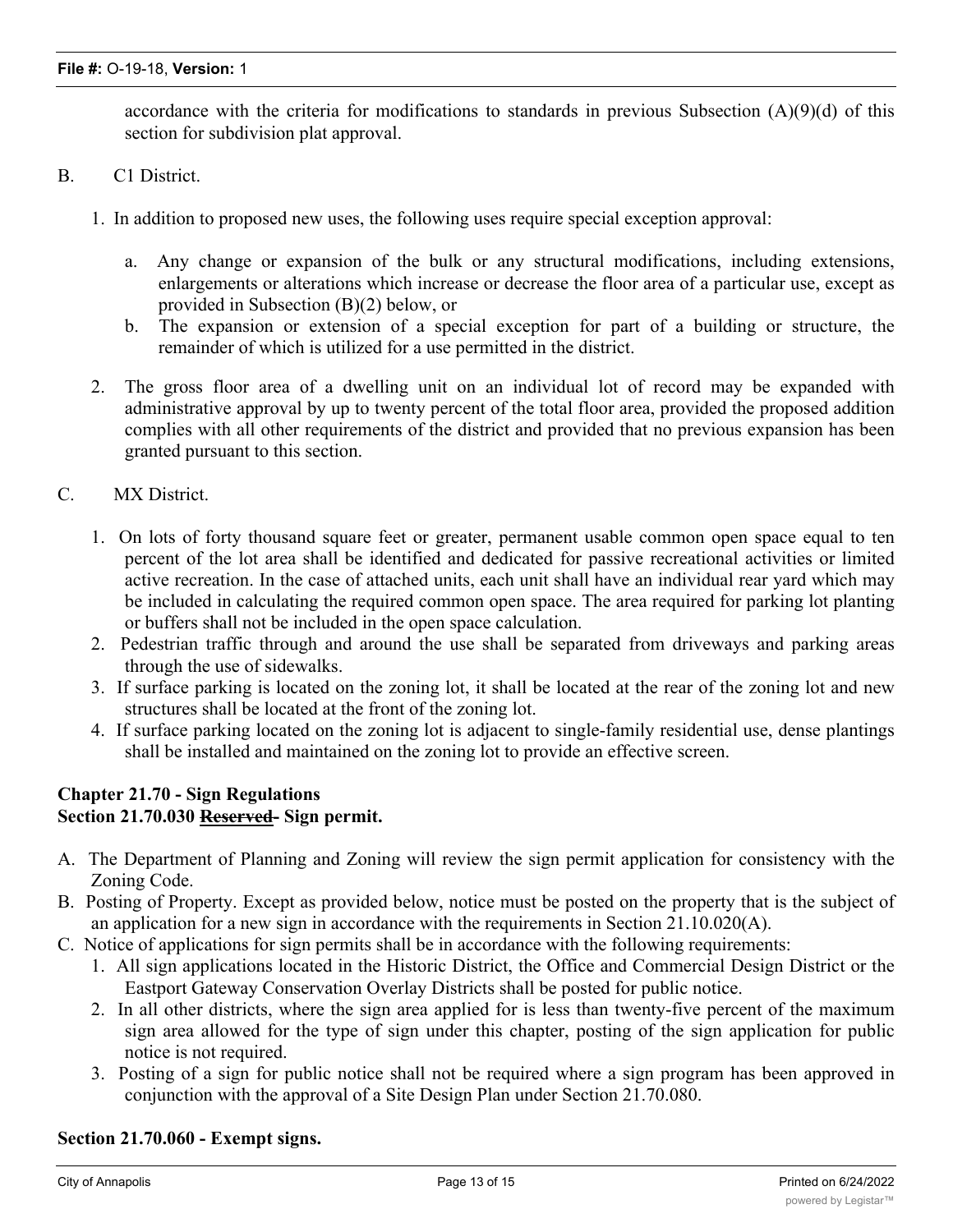The signs in this section are exempt from this chapter and do not require a permit provided they meet both the standards applicable to all signs in the previous section and the following standards:

A. No sign may project beyond the property line into a public way.

B. Illumination is Not Permitted.

- 1. Nameplate and Identification Signs.
	- a. A single nameplate for a dwelling unit, not exceeding one square foot in area, indicating the name or address of the occupant or a permitted occupation.
	- b. On a corner lot, two nameplates for a dwelling unit, one facing each street, are permitted.
	- c. Address numerals.
- 2. For Sale and "To Rent" Signs.
	- a. One sign per zoning lot except that on a corner zoning lot two signs, one facing each street, are permitted.
	- b. Size.
	- i. In commercial and industrial districts signs may be up to twelve square feet in area.
	- ii. In all other districts signs may be up to nine square feet in area.
		- c. No sign may be placed closer than eight feet to any other zoning lot.
		- d. No sign shall project higher than twelve feet above curb level.
- 3. Signs Accessory to Parking Areas.
	- a. Signs designating parking area entrances or exits limited to one sign for each exit or entrance and to a maximum size of two square feet each.
	- b. One sign per parking area, designating the conditions of use or identity of the parking area and limited to a maximum size of nine square feet.
	- c. On a corner lot two signs, one facing each street, are permitted.
	- d. No sign shall project higher than seven feet above curb level.
- 4. Temporary signs as follows:
	- a. Signs, banners, flags and other advertising devices may be placed on a site or building to announce the opening of a new business or a special promotion with written approval from the Director of Planning and Zoning. Such signs shall be limited to two events per year for a period of up to thirty days each event.
	- b. Temporary signs up to thirty-two square feet for community or civic projects or special events for events of public interest such as carnivals, community gatherings, fairs, political events and other events of a similar nature. Temporary signs shall be displayed for a period not in excess of sixty ninety days and shall be removed within seven days after the conclusion of the event.
	- c. Construction site sign up to thirty-two square feet identifying the architect, engineer, and/or contractor.
	- d. Garage or yard sale signs.
	- e. Christmas tree, greens sales, and produce sales signs. One sign per street frontage up to six square feet is permitted.
- 5. Window Displays. Signs erected or installed in the interior of a structure which form an integral part of a bona fide window display which is related to merchandise or services available within the structure or which are related to matters of public welfare or public interest.
- 6. Public Signs.
	- a. Permanent memorial signs and tablets lawfully displayed on public property or in cemeteries.